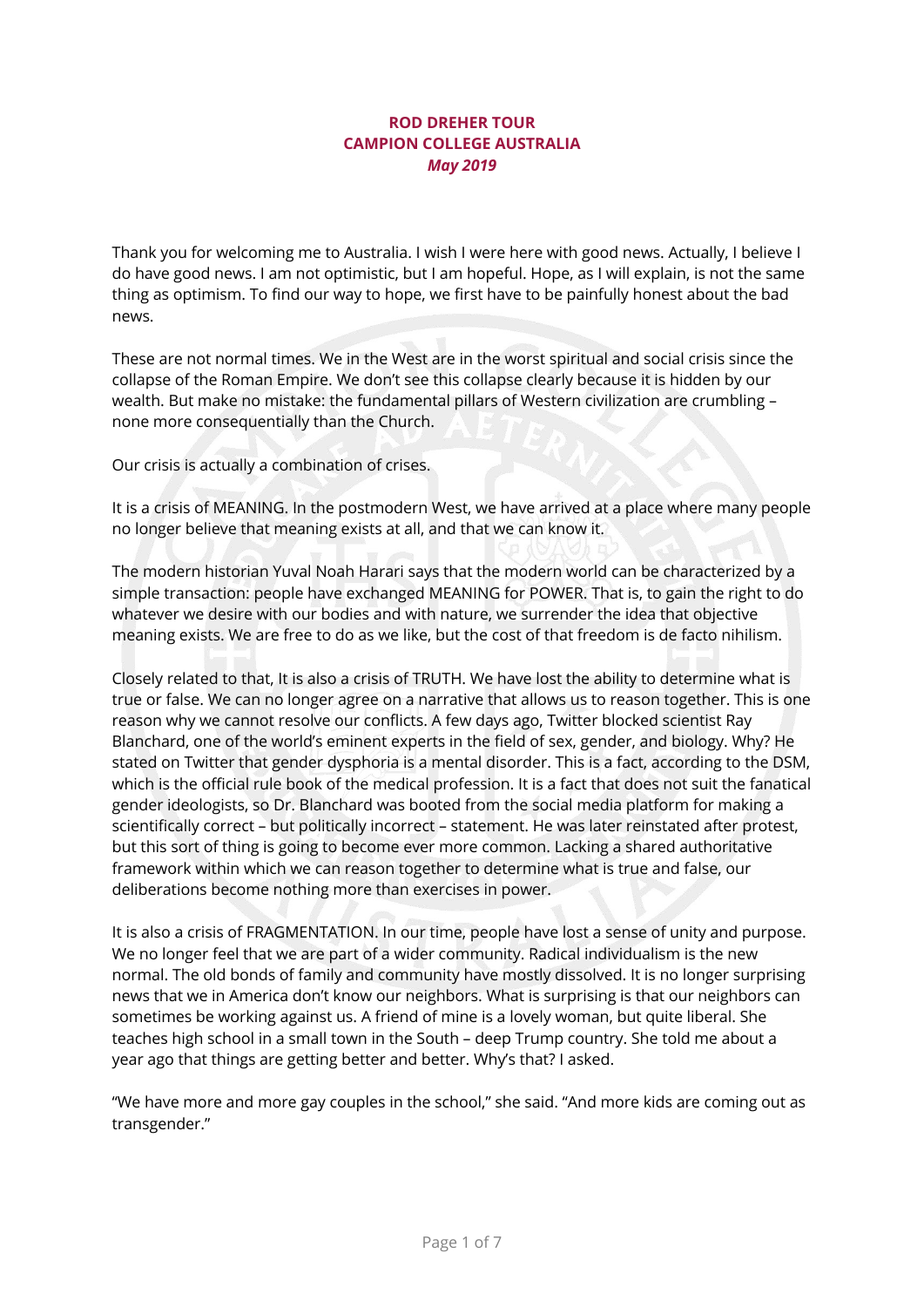I asked her how that played in her small, conservative town. She laughed. "These parents have no clue what their kids are into," she said. My friend added that she had put in an offer to serve as the faculty adviser to the LGBT club, if students should start one.

Stories like this are playing out all over America. I could give you a thousand examples of fragmentation, but that one sticks in my mind, for a couple of reasons. The town where this takes place is in the most conservative part of the US. This is the place to where people like to think they can run to escape the decadence. The local school – the main institution in the town, the one that holds the local society together – has taken it upon itself to identify and exacerbate the break between the parents' values and their children's, on the matter of sexual orientation and gender identity. What's more, the parents are so disconnected from the lives of their children – who are being catechized not by church or family, but by social media and popular culture -- that they aren't aware of the deep crises of identity these kids are having.

This crisis of IDENTITY is both individual and societal. We have cut ourselves off from God, from our past, from family, from our places, and from any traditional sources of the Self. We don't know who we are, but we are firmly convinced that we must be Self-chosen. Today, in the name of freedom and autonomy, we even deny our biology as males and females.

All of these crises are manifestations of what one critic has called "liquid modernity." This critic, the late sociologist Zygmunt Bauman, says that the modern condition is one in which everything changes so quickly that it becomes impossible to find stability. The one who thrives in liquid modernity is the one who has no relationships and no commitments. Modern man is not a pilgrim – that is, a man who goes on a meaningful journey with others towards a certain destination – but rather a tourist, who travels wherever his whims take him.

This is nothing new. In his famous 6th-century Rule, St. Benedict of Nursia identified this kind of person as a "gyrovague," and called him "the worst kind of monk." He goes from monastery to monastery, without stability, taking what he can and then moving on. A gyrovague is lost.

The Rule of St. Benedict is a way of life that offers everything that the gyrovague refuses. It trains communities that live by the Rule to discover meaning, truth, community, wholeness, and identity. The Rule is a source of life and hope for a dark, confused world, precisely because Benedict wrote it out of his own experience of the collapse of Roman civilization. As a young Christian, he fled from the city of Rome, went to live and pray in a cave in Subiaco, and eventually emerged to found monasteries, and to write his Rule.

The Rule is a deceptively simple text. It is a guide for living in a monastery, which the saint called "a school for the Lord's service." The Rule structures the monk's life. It tells him when to pray and when to study, when to work and when to rest. It tells him what to eat, what to wear, and how to relate to others within the monastic community. The rules exist to make it possible for the monks to live together in peace, and to make progress in their lifelong journey towards unity with Jesus Christ. Theirs is a life of constant conversion, though both prayer and work.

When he died in the year 547, there were only a few Benedictine monasteries. But over the next centuries, the movement grew. Historians credit the Benedictines with laying the groundwork for the rebirth of civilization in the West.

How did they do it? Benedict was a Christian who sought a way to serve God in community, amid a world where all certainties and all moral structures were in collapse. The early Benedictine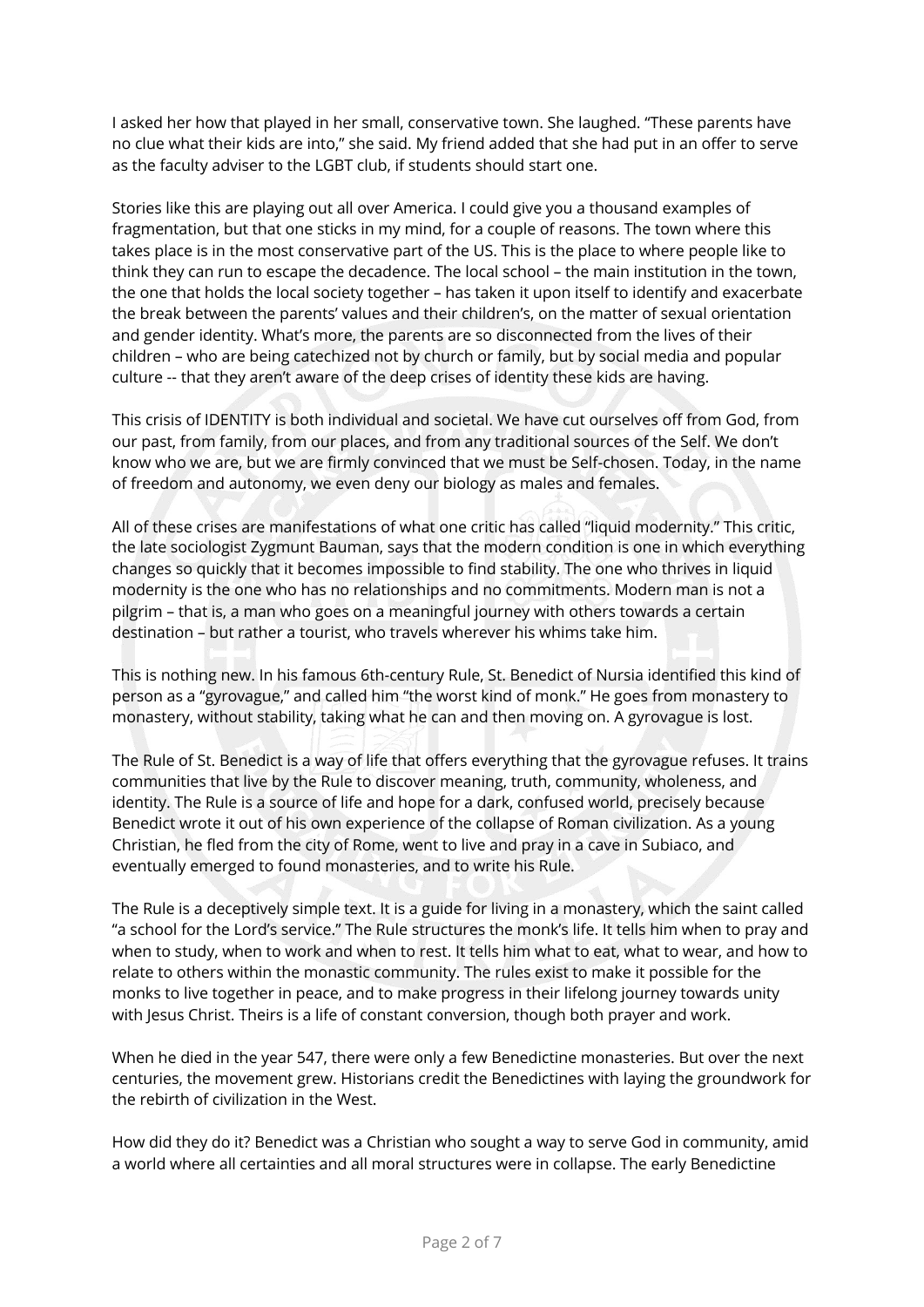monks did NOT seek to save civilization. The did NOT want to "Make Rome Great Again." They only wanted to put the search for God first, and to order everything else from that.

To find God, they established a way of life that consecrated everything to His service. Prayer, work, study, worship, eating, living together – all of it was ordered by the Rule, to keep the members of the community always on an inner pilgrimage to unity with God. As I said, theirs was a life of constant conversion.

The fruits of that conversion were shared throughout Western Europe over the next centuries. The monks did not stay only inside their monasteries, but rather they became a blessing to all the people around them. They taught them how to

pray, most of all, but they also taught them how to cultivate gardens, how to build things, and how to do all kinds of things that people forgot after Rome's collapse. And within the monastery libraries the monks preserved the cultural memory of Greco-Roman civilization.

I believe that today, we Christians who live in the world have a lot to learn from the Rule of St. Benedict, and the historical example of the Benedictine monks and nuns. What I call the "Benedict Option" is the choice all Christians must make if we want to hold on to our faith in this Age of Darkness. Christians today must understand ourselves as exiles, and develop ways of living that keep the faith alive through this long trial the Church is now enduring.

Let me emphasize this again: We are not monks. We are called to live IN the world. But if we are going to live faithfully in the world, then we must spend far more time and effort away from the world, in prayer, study, fasting, and other things to root the faith deep in our hearts. Our spirituality must become more disciplined, and yes, more monastic. We have to learn more, but more than mastering information, we have to work always to keep our hearts open to purification by the Holy Spirit. Our entire lives must become a liturgy, forming us as disciples.

Because our calling is to live in the world, we must always offer the Gospel, in word and in deed, to the world. But today, we Christians are weak in faith, and we cannot give to the world what we do not have. A great contemporary historian of the early Church, Robert Louis Wilken, has said that the crisis of the

Church today is so grave that she must first re-convince her own people of the Christian story before she tries to convince the world.

This is a radical statement, but it's true. If you look at the social science research on the religious belief and engagement of young people in America, you will find plenty of reason to panic. The crisis is general, but it's the worst in Catholics. These facts are confirmed anecdotally by my travels to Catholic and Evangelical universities around the US. When invited to give speeches there, I usually find the time to ask faculty members and campus ministers about the faith life of the students. At almost every single college, they tell me that the students arrive on campus knowing next to nothing about their faith – and they don't even know what they don't know! Professors do what they can, but four years is not remotely enough time to compensate for something the kids never received from their parents, their parish, or their Christian schooling.

Christianity as a meaningful force in Western civilization is dissolving right in front of our eyes. If you wish to surrender, then you don't have to do a thing. Sit still and wait for the end. Nobody is coming to save you and your family.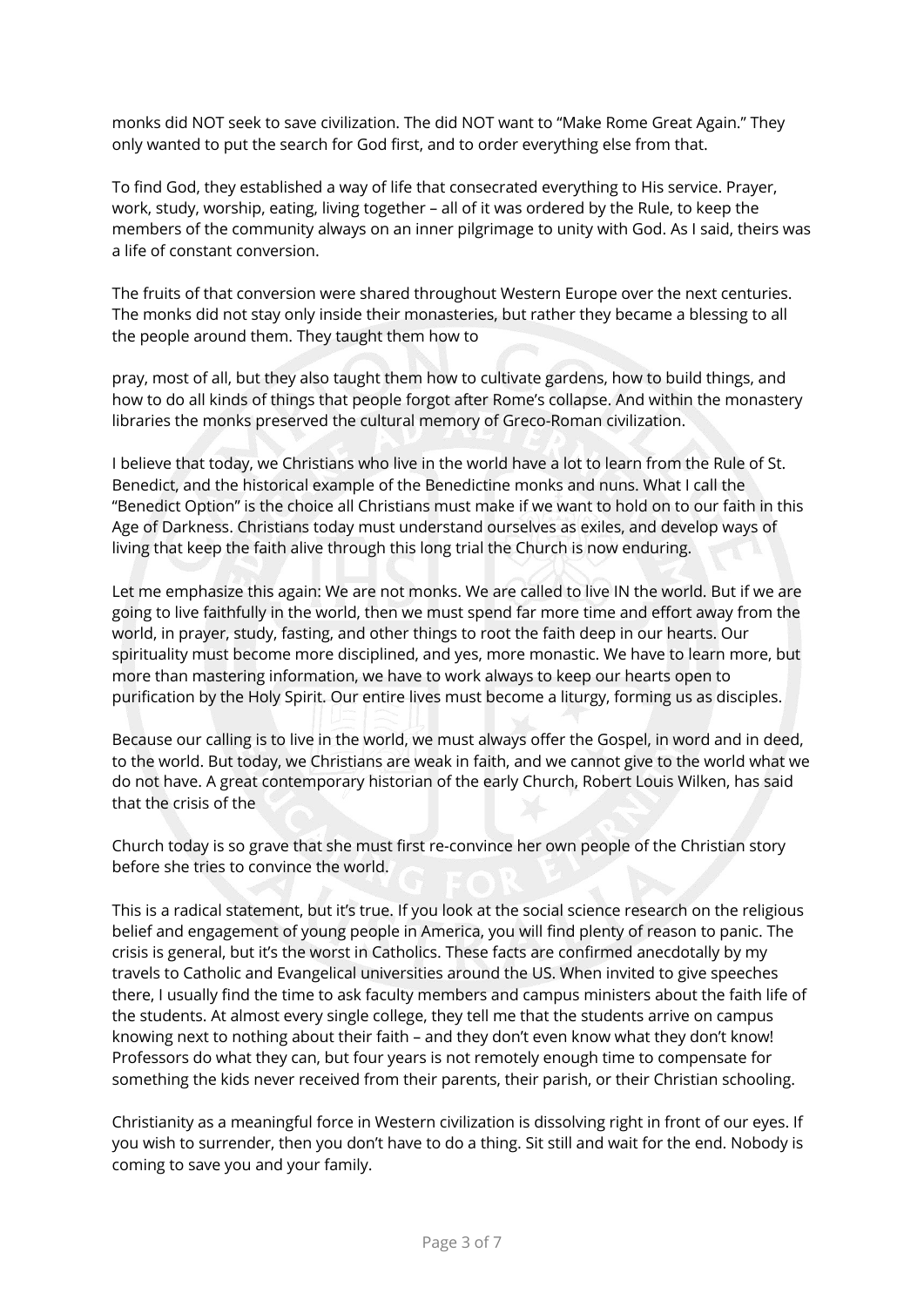But if you wish to fight, then I have good news for you. The fight is not going to be like anything we've been through before. In this culture war, it's not going to be straightforward – the enemy has us outnumbered and outgunned – but more like underground resistance in occupied territory. And, it's going to be complicated. People may want to fight, but in certain circumstances, the more important thing might be to stand firm.

Let me speak more concretely about this.

Three years ago, before I wrote the book, I visited the monastery of Norcia, in central Italy. This is the Benedictine monastery that's in the hometown of Saint Benedict himself. Napoleon closed it and dispersed its monks in the early 19th century, but 200 years later, a handful of American monks – traditional Catholics -- returned and resurrected Benedictine religious life in the town. I based Chapter 3 in THE BENEDICT OPTION around the experiences of that community.

Anyway, on that first visit, I talked to Father Cassian Folsom, who at that time was the prior. He told me that any Christian family who wanted to survive these dark times with their faith intact must embrace some form of the Benedict Option.

Father Cassian told me to go over the mountains from Norcia, to a city on the coast called San Benedetto del Tronto. There I should meet a man named Marco Sermarini, the leader of a group of about 20 Catholic families who call themselves the Tipi Loschi, a name associated with the Blessed Pier Giorgio Frassati. Said Father Cassian, "These Catholics are living out the Benedict Option. Go see for yourself."

Father Cassian was right. The Tipi Loschi are the best example of the Benedict Option that I have ever seen. They all live in their own apartments in the city, work in normal jobs, and attend normal parishes on Sunday. But they have a

strong sense of community. They started their own school, the Scuola G.K. Chesterton. They have a clubhouse, Santa Lucia, where they gather for communal prayers, for the mass, for Bible study, for feasting, for gardening together, for pilgrimages, and for playing sports. They serve the poor and create opportunities for others outside their community who need help.

Marco Sermarini told me that he and his friends started the group in the 1990s, after they finished university. They were dissatisfied with the minimalist Catholicism that is common in Italy, he said. They wanted something more. They went very deep into the traditions of the Church, seeking to be formed as authentic Catholics. They completely embrace the Church's Magisterium.

Marco said, "We invented nothing. We only re-discovered the treasures that were put away in an old box, and hidden from us. We had forgotten."

Some critics say that the Benedict Option advises Christians to run to the mountains, and to build walls to keep the world out. It's not true – and the Tipi Loschi prove it. They have built communal structures – habits and disciplines -- in which they can nurture their faith, so that when they encounter the world, they can bring Christ to it. As Marco's wife Federica says, "We can be open to the world without fear because we know who we are."

Other critics say that the Benedict Option is about fear and anger at the modern world. If that's what you think, go visit the Tipi Loschi. Living out Catholicism together is the focus of their life –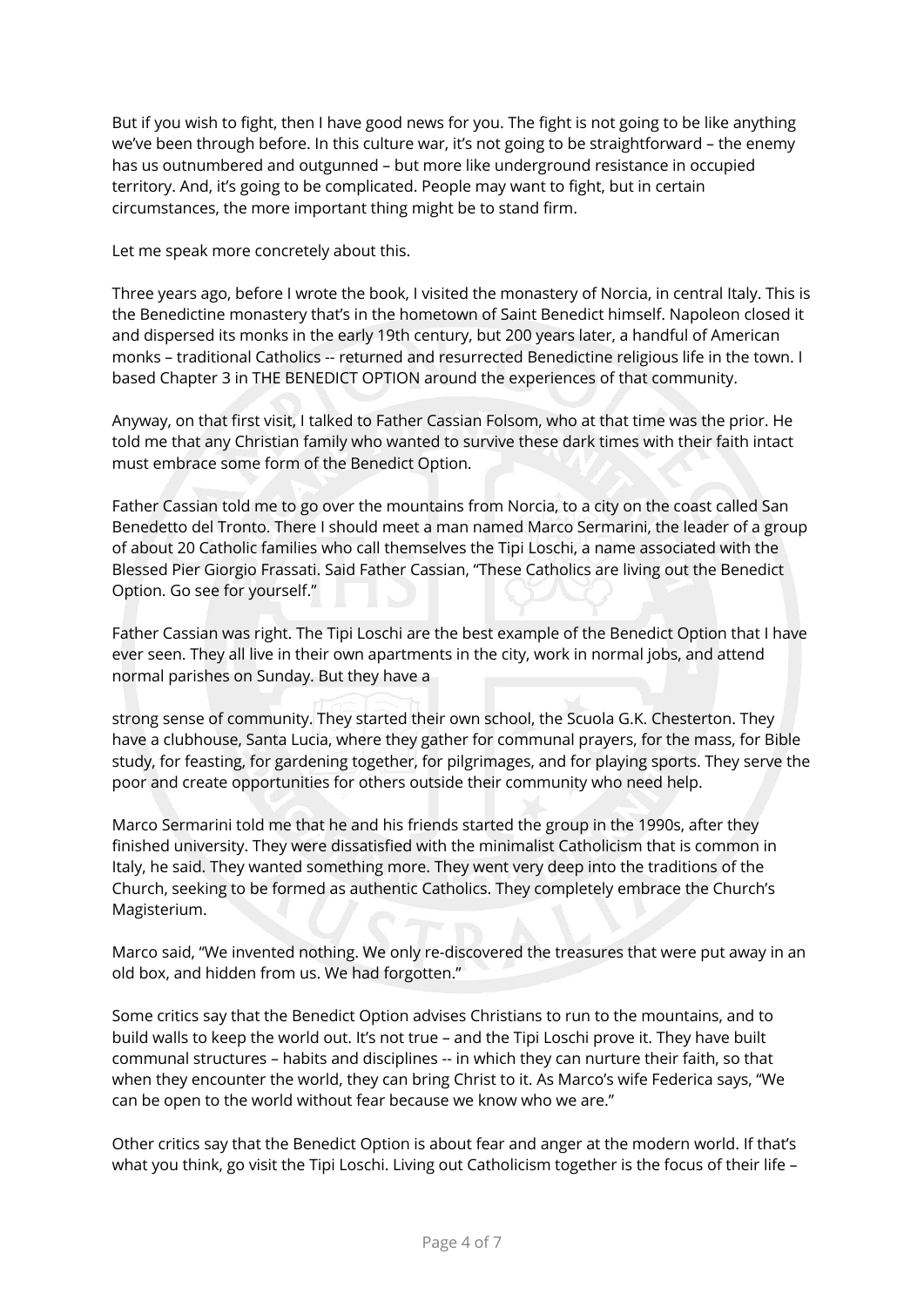and they are the most joy-filled Christians I know. They offer us all a beautiful way to live, in the splendor of truth and love.

More and more Christians are waking up to the seriousness of this civilizational crisis, and are looking for hope amid a never-ending stream of bad news. In Rome last autumn, I was shocked and gratified to hear an endorsement of The Benedict Option from someone at the very top of the Catholic Church.

Archbishop Georg Gänswein is prefect of the papal household, and the longtime personal secretary to Pope Benedict XVI. At a conference in Rome, Monsignor Gänswein spoke about the state of the Church terms that were openly apocalyptic.

He said that reading "The Benedict Option" was for him a source of consolation and inspiration for him. Why? Because it draws on the deep wisdom and experience of the Church to offer all of us a way out.

I shouldn't have been surprised that a faithful servant of Benedict XVI loves "The Benedict Option." As a younger priest, Father Joseph Ratzinger saw this catastrophe coming. In a 1969 speech broadcast on German radio, Father Ratzinger said that the Church was already in crisis. He said that in the years to come, the Church would lose many of its people, lose its wealth, and lose its power. The Church would be reduced to a small number of true believers, who want Christ more than anything else, and who live differently because they see more deeply. These true believers will be a light in the darkness, and the seeds of true renewal, said the future Benedict XVI.

How will these Christians do it? By committing themselves more completely to the disciplines of the traditional Christian life. The social science research is very clear: If you are not fully committed to Christianity, then you – or at least your children – will almost certainly end up atheist. There can be no compromise.

Let me share something even more sobering with you, something I learned last week traveling in Slovakia. As some of you may know, my next book is going to be about what I regard as the "soft totalitarianism" fast emerging in our society, from the progressive left. My book will examine what lessons in resistance that we in Western liberal democracies have to learn from the experiences of faithful Christians and other dissidents who endured the hard totalitarianism of Soviet bloc rule. I was in Slovakia last week doing interviews with members of the underground Catholic Church, who kept both the faith and political community alive under the communist yoke.

I learned that the key figure in all this was Tomislav Kolakovic, a Jesuit who, in 1943, saw communism coming on the horizon. He knew that after the war, the communists would control Czechoslovakia. So he began to work among the people – especially the young – to prepare them for resistance. They met in circles to study Scripture and church teaching, as well as other things – and, of course, to pray together. He organized them into independent cells, with a hierarchical leadership, so that if some of them were arrested by the secret police and tortured, they would not have the information to betray their fellow Christians. When the Iron Curtain fell across their country's borders, the Slovak Catholics were ready for it. The anti-communist resistance in Slovakia simply WAS the Catholic Church.

To be clear, Fr Kolakovic's movement – he called it the Family – was in no way opposed to the institutional church. Rather, it was a way of living out the faith, and preserving the faith, during a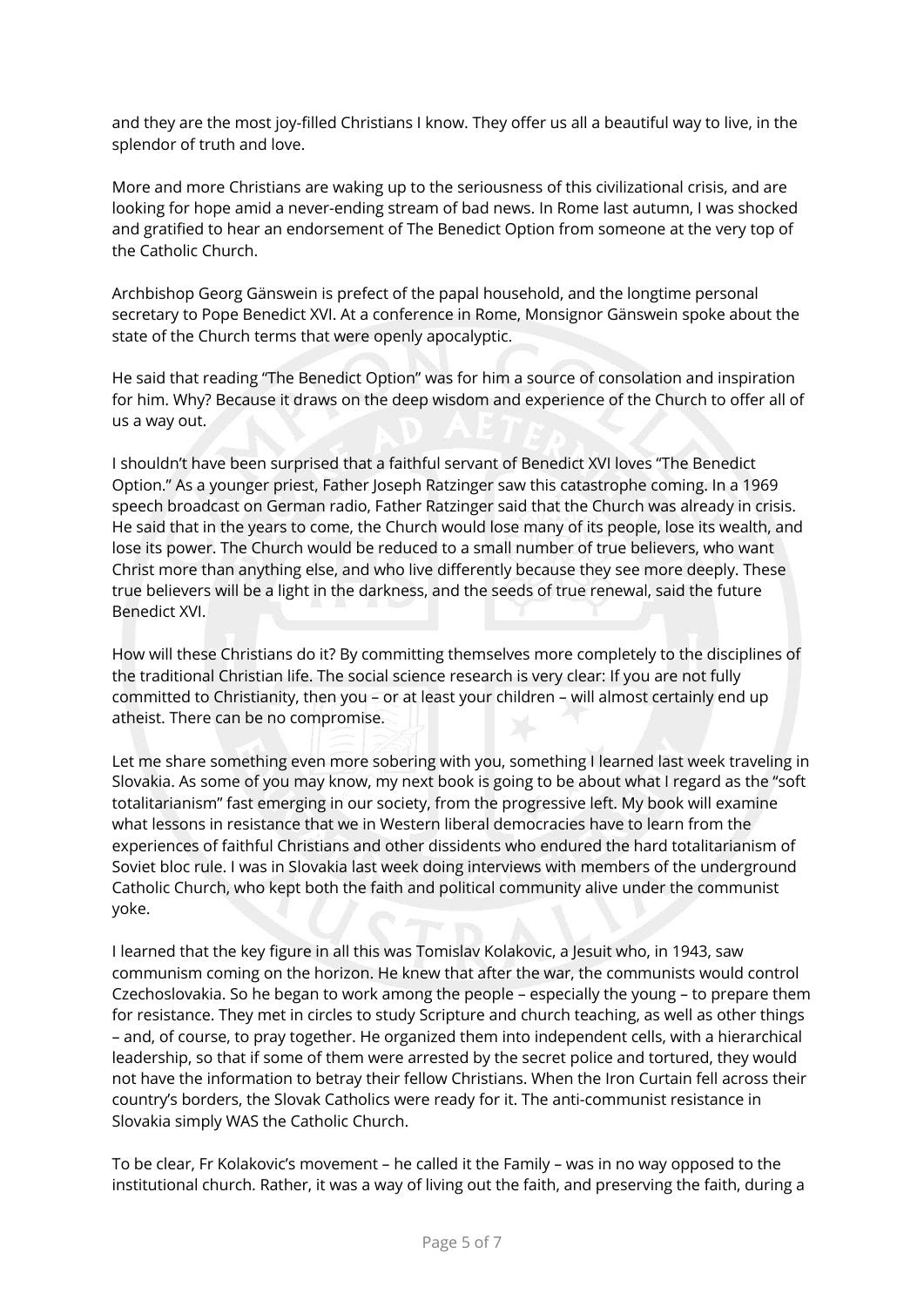time in which the institutions and their leaders had been compromised for one or more reasons. In parishes, and in normal church structures, it would have been impossible to train young Catholics as Kolakovic and his disciples did. But that training had to happen, if the Church was to survive the Dark Age that Father Kolakovic saw on the horizon.

I strongly believe that God is speaking to the world through the example of the priests, religious, and lay people of the former underground church. That's why I'm writing the book I'm working on now. And I strongly believe God is speaking to the world through the monks of Norcia. That's why I wrote THE BENEDICT OPTION. But the Norcia monks became a source of hope for me in a way I did not foresee when I started writing my book in early 2016.

In the summer of that year, when the first earthquakes began to strike the region around Norcia, cracks appeared in the walls of the monastery and basilica. The monks saw these as warning signs – as prophetic handwriting on the wall, to recall the famous story from the Book of Daniel. They moved into tents just outside the walls of the town. That is why the monks were not inside the basilica at morning prayer on October 30, when the big earthquake struck, and caused the basilica to collapse completely.

The monks survived. Now they are living in a new monastery on the side of the mountain overlooking Norcia. They view the ruins of the basilica as a symbol of the Church in the modern world – and they are committed to rebuilding it.

One of the Norcia monks told me that the earthquake was a gift to his community. It made them realize how radically they needed God. How strange and wonderful it is to visit a community of men who have lost almost everything, and who have a very hard road to recovery – but who are filled with light, with joy, and above all, with HOPE.

The monk's resilience after the earthquake reminds me of a line by the Jewish psychiatrist Viktor Frankl, who survived the Nazi death camps. He wrote, "Those who have a 'why' to live can bear with almost any 'how.'" Reading the prison memoirs of Dr. Silvester Krcmery, a faithful Slovak Catholic who was jailed and tortured for his faith, I have seen the truth of this statement again. Dr. Krcmery gave thanks for his prison experience, because it brought him so much closer to God, and gave him great opportunities to serve the Lord and others.

None of us want to go to prison for our faith, because we are hated by society. But we know, we MUST know, that this is possible. None of us want to lose our jobs because of our religious and moral convictions, but we must know that this is increasingly likely. None of us want to be pushed to the margins of society, and to be thought of as what Hillary Clinton denounced as "deplorables." But we must not be so foolish as to assure ourselves that that can't happen here.

Here's the reason for hope. If we choose God above everything else, we can live through anything. Even our suffering becomes an opportunity to glorify God, and share in Christ's suffering. "Bless you, prison," said Aleksandr Solzhenitsyn, the most famous political prisoner of the 20th century. He blessed prison because the clarity of persecution showed him what truth is, what man is, and brought him to God.

So, again, if we put the search for God, and our service to Him, above everything else, we can not only endure, but triumph. But in this hostile post-Christian civilization, if we fail to put God first, then we will lose Him, and everything else that truly matters. The choice is ours. This is the Option part of the Benedict Option. Taking that option, as I write in the book, means to live our entire lives as ordered to Christ in a spiritual disciplined way. We have to push back againt the